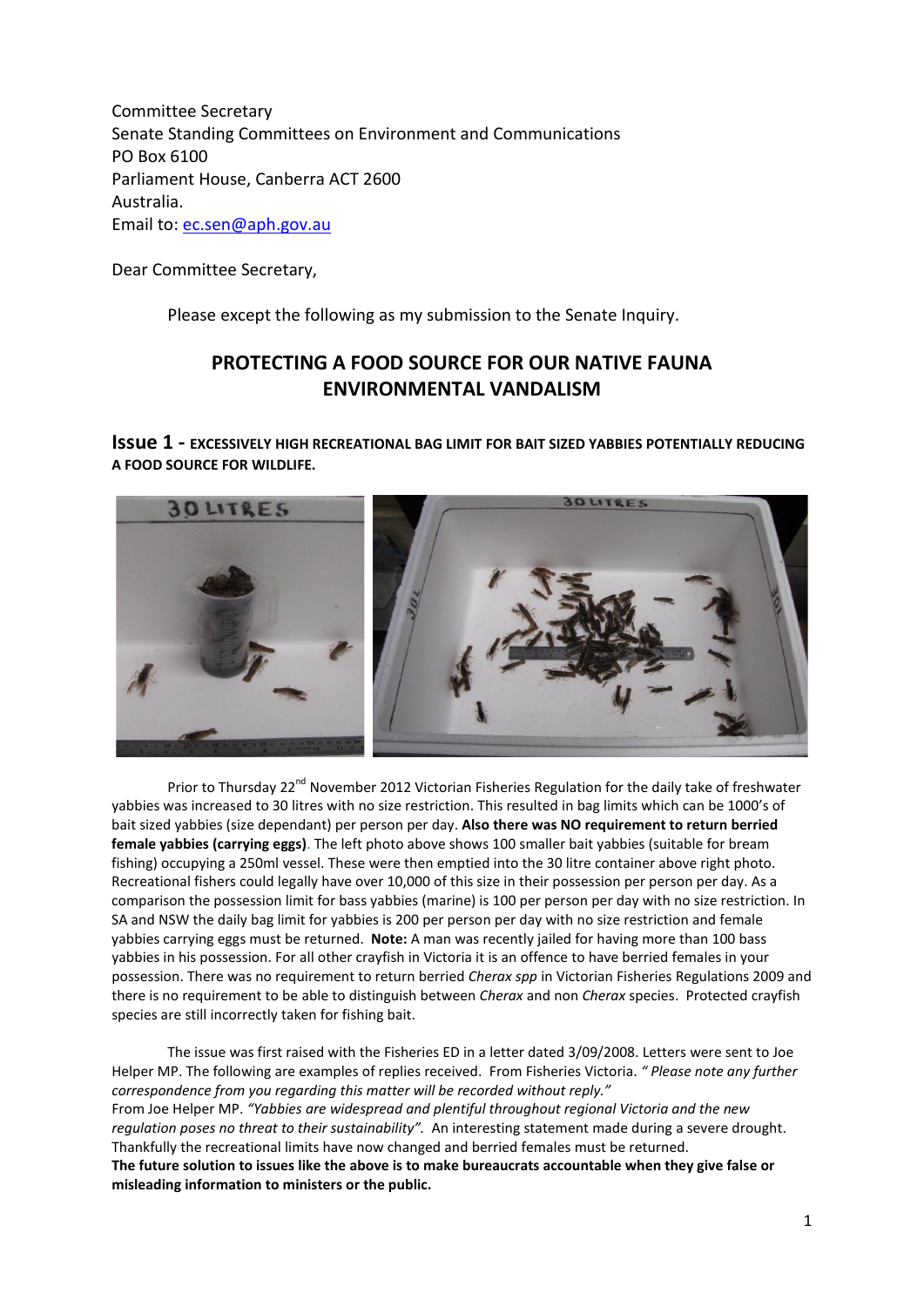### **Issue 2 - EXCESSIVELY HIGH RECREATIONAL BAG LIMIT FOR SWIMMER SHRIMP POTENTIALLY REDUCING A FOOD SOURCE FOR WILDLIFE.**

"Overfishing of native shrimp (*Paratya australiensis*) under Fisheries (Shrimp) Notice No. 11/2009".

Fisheries (Shrimp) Notice No. 11/2009. The allowable daily take of swimmer shrimp was altered from 100 per person per day to 0.5 litres per person per day. O.5 litres is equivalent to over 2000 shrimp. This is a huge increase and cannot be justified in terms of sustainability for the future for the commercial and recreational take. There was no scientific evidence provided with the notice to support such a huge increase in the daily take. Freshwater shrimp are a food source for many species of fauna. Reducing this food source from an area will impact on the survival of these species.



PRACTICAL TEST TO SHOW THE NUMBER OF A SAMPLE OF SWIMMER SHRIMP THAT WOULD OCCUPY A 0.5 LITRE VOLUME

Approximately 400+ glass shrimp (Paratya australiensis). Counted by printing picture on A2 sheet and marking each shrimp counted excluding the very small ones.





Wet test. The measuring jug was filled to

the 500 ml mark and the 400+ shrimp added. The increase was less than 100 ml.



Dry test. The 400+ shrimp were placed into the jug and after the shrimp stopped jumping around the volume was observed to be approximately 100 ml.

Recreational Fishers are permitted to take 500ml per person per day. That's over 2000 shrimp pppd.

This is excessive and cannot be justified in terms of sustainability for the future. There was no scientific evidence provided with the notice to support such a huge daily take. Freshwater shrimp are a food source for many species of fauna. Reducing this food source from an area will impact on the survival of these species.